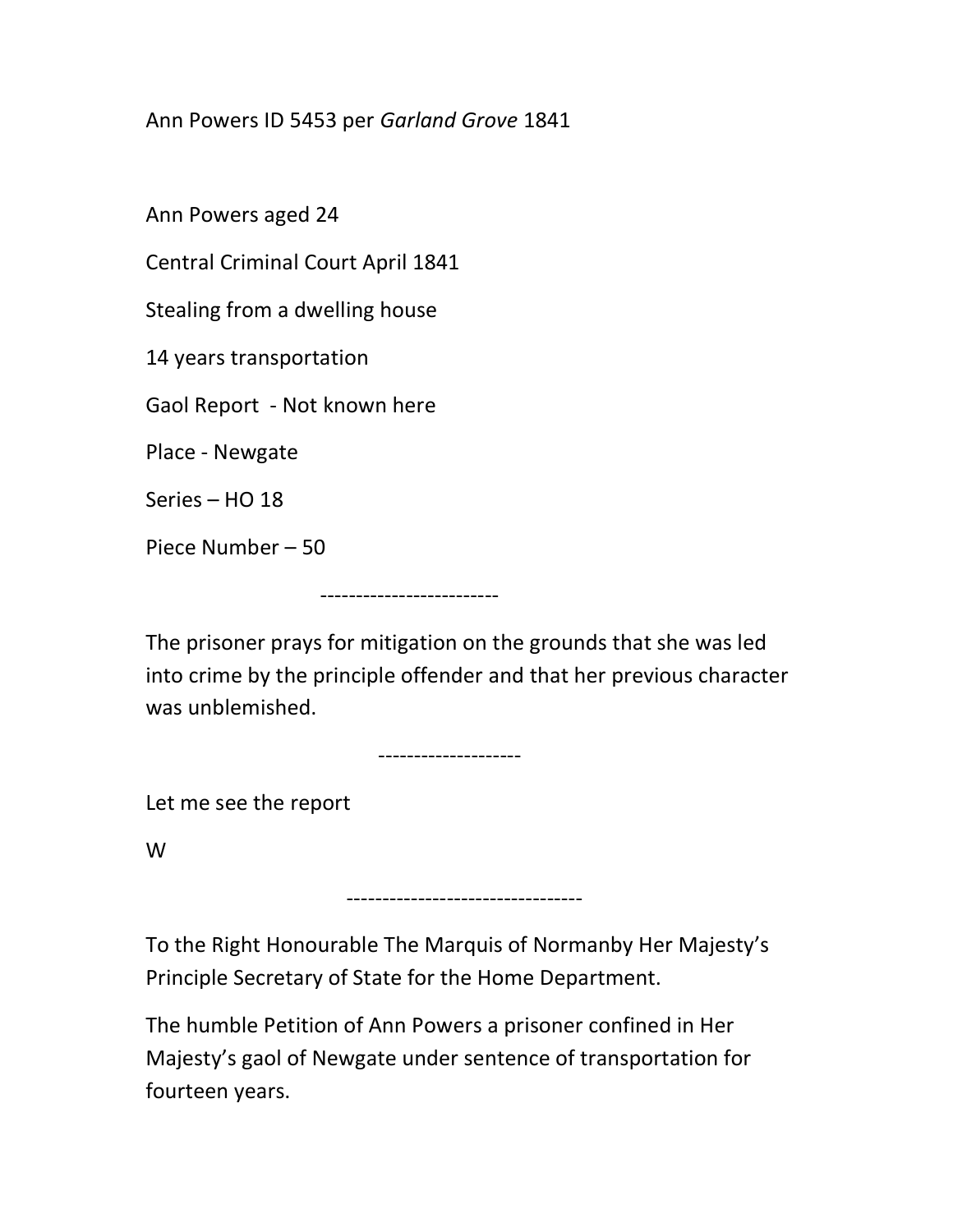## Sheweth

That your Petitioner was tried and convicted at the present Old Bailey Sessions together with a person of the name of Fanny[ Walls/ Watts] on a charge of robbing the Master of the latter. That your Petitioner had no means of shewing except through the evidence of Fanny Walls herself how she became accessory to this robbery but she solemnly protests and it could clearly have been shewn at the trial of Council had examined her witnesses on this point that she was staying at the time with a Mr and Mrs Tree/Free at Islington and had no intention of doing anything wrong had not she accidentally met the other prisoner Fanny Walls who persuaded her to accompany her home and that then for the first time she was made acquainted with Fanny Wall's intention to rob her master, that she strongly advised her to resist it and pointed out the consequences of committing such an act but the other having already packed up some things said she was determined to take them anyway and the prisoner Ann Powers unhappily left the house with her and was persuaded to assist her in carrying some of the stolen property when they were both taken into custody.

That your Petitioner lived two years in service at the Bethlem Hospital and was much respected and a gentleman of the name of Nicolls the House Steward of that Establishment will testify as to her good conduct while in his service.

That prior to this she lived four years in one family and had the most unbounded confidence placed in her and was much esteemed for her regular and mortal habits.

That more witnesses would have been called to her character at the trial but they were unable to wait any longer having been in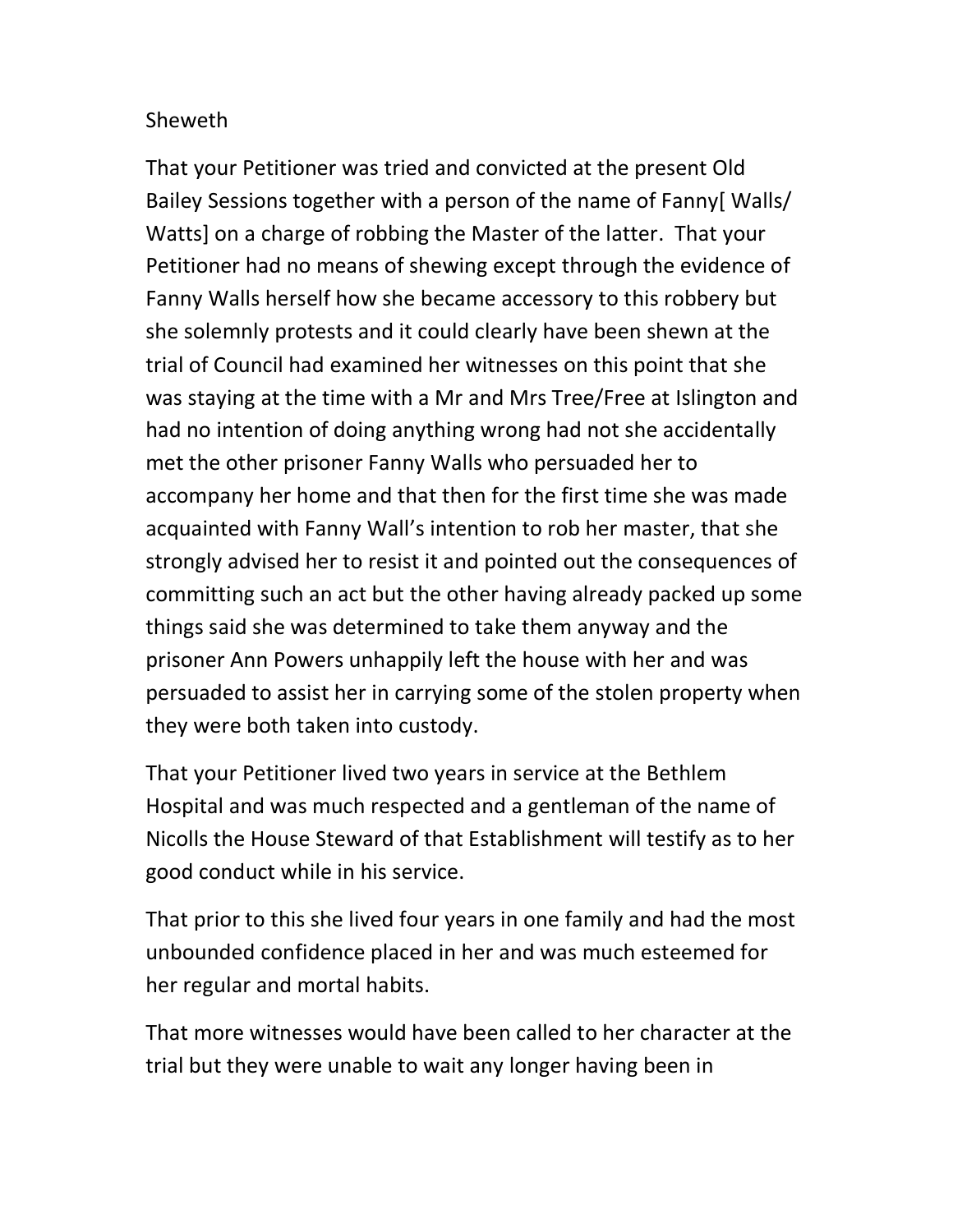attendance for two days and that your Petitioner has an aged mother almost entirely dependent on her for support.

That your Petitioner therefore most humbly prays that your Lordship will be pleased to take her case into your merciful; consideration (it being her first offence) and that you will be pleased to grant some mitigation of this severe sentence by sending her to the Penitentiary or such other relief as to your Lordship shall seem meet.

And your Petitioner will ever pray.

------------------------------------

We the undersigned can vouch for the truth of the forgoing statement as far as it regards us and beg leave most respectfully to recommend the unhappy woman Ann Powers to the Royal Clemency:

Mary Ann Bill

Prince of Wales Inn

Bristol

----------------------------

I have known the Petitioner from her childhood and have had frequent opportunities of observing her conduct and was always that of an industrious person

Benjamin Brigg

4 Rock Hill

Bishopgate

----------------------------------------------